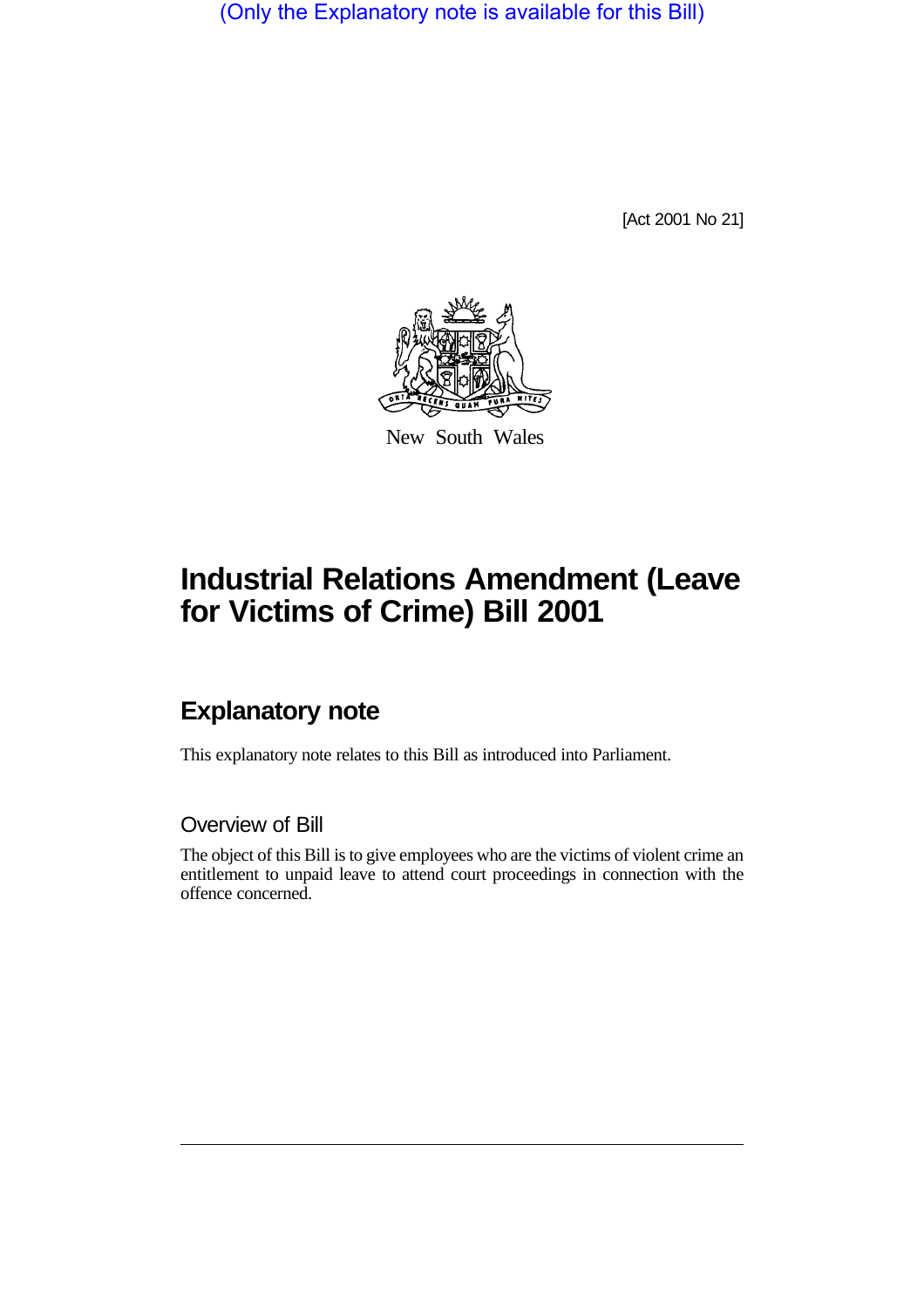Industrial Relations Amendment (Leave for Victims of Crime) Bill 2001 [Act 2001 No 21]

Explanatory note

## Outline of provisions

**Clause 1** sets out the name (also called the short title) of the proposed Act.

**Clause 2** provides for the commencement of the proposed Act on the date of assent.

**Clause 3** is a formal provision giving effect to the amendments to the *Industrial Relations Act 1996* set out in Schedule 1.

**Schedule 1 [1]** inserts Part 4B into Chapter 2 of the Act to make provision for leave for the victims of crime.

Proposed section 72AA provides that the Part applies to all employees (including part-time employees and casual employees).

Proposed section 72AB defines expressions used in the proposed Part. The definitions include the following:

- (a) court proceedings (which is defined as criminal proceedings before a court, including committal proceedings, sentencing proceedings and appeal proceedings),
- (b) victim of crime (which is defined as a person who suffers harm as a direct result of an alleged violent crime, a parent or guardian of a child who suffers such harm or a member of the immediate family of a person who dies as a direct result of an alleged violent crime),
- (c) violent crime (which is defined as an indictable offence involving violence, including sexual or indecent assault, that is punishable by imprisonment for life or for 5 years or more).

Proposed section 72AC gives an employee who is the victim of crime an entitlement to unpaid victims leave in connection with court proceedings relating to the violent crime.

Proposed section 72AD sets out the purposes for which victims leave may be granted, namely:

- (a) to attend court proceedings that are scheduled in relation to the violent crime,
- (b) to travel for the purpose of attending any such proceedings (limited to one working day).

Proposed section 72AE requires employees to give the employer at least one week's notice of the intention to take victims leave and enables the employer to request an official certificate confirming that the employee is a victim of crime and the date of the relevant court proceedings.